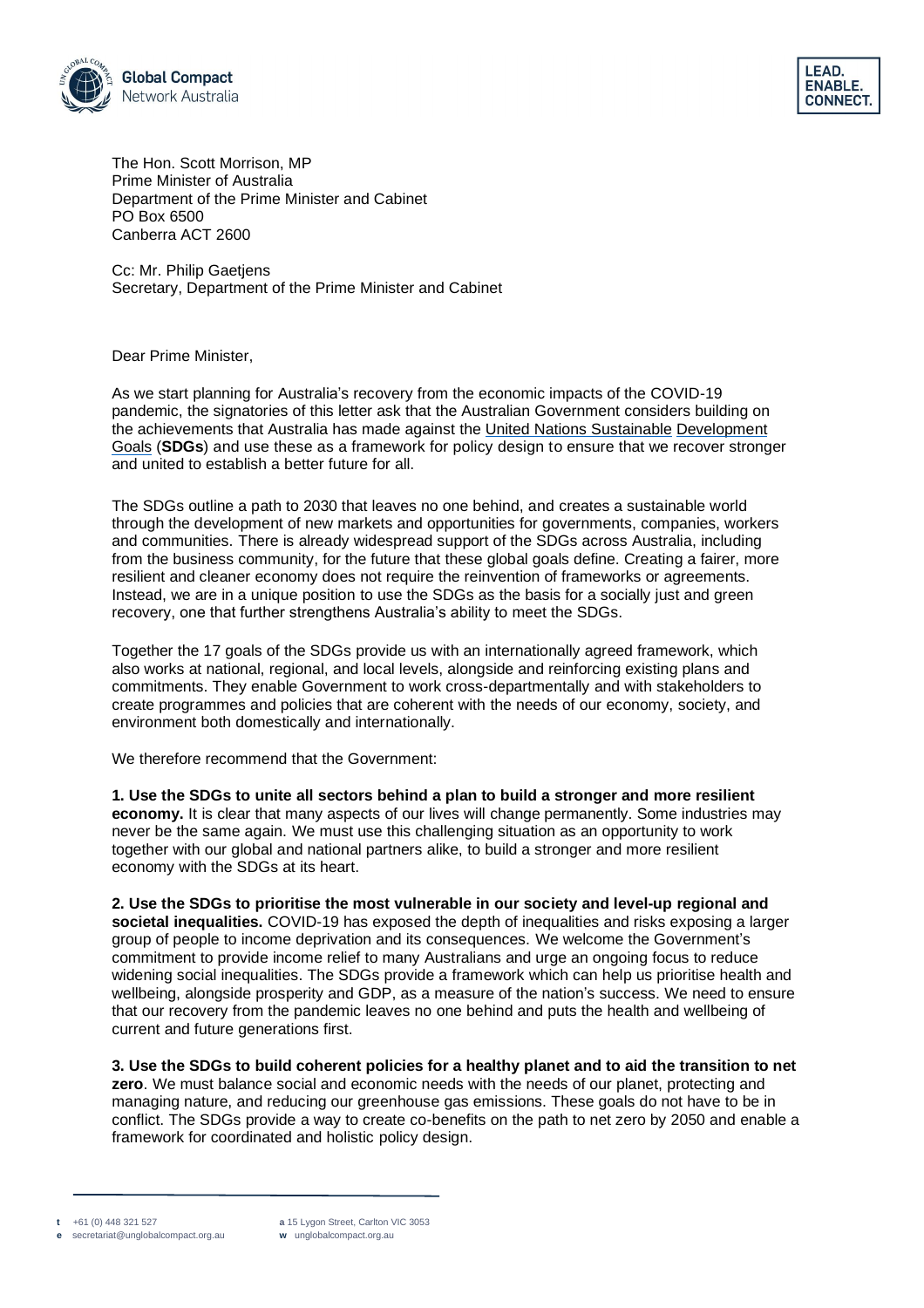



We recognise that the scale of recovery will pose many challenges for the Government but the COVID-19 crisis has shown that businesses, government, and civil society can and will work together to create lasting and positive change. We believe the SDGs should be used to establish the level of ambition for Australia's pandemic-recovery and to create intergenerational value that ensures all people in our country live a good life, prospering on a healthy planet now and in the future.

We want to build a future that benefits all Australians with the Government and are ready to support you in this endeavour.

Yours faithfully,

'glie 'Porter

Kylie Porter Executive Director Global Compact Network Australia





**3Bridges**

Barry Gallagher Interim CEO



**AUSTRALIAN** COUNCIL FOR **INTERNATIONAL** DEVELOPMENT

**ACFID**

Bridi Rice Director, Policy and Advocacy



#### **Adara Group**

Audette Exel AO Founder and Chair



**Australian Sustainable Finance Initiative**

Simon O'Connor

Jacki Johnson Co-Chairs



**Adansonia**

Gracjan Lambert Executive Director

Damon Buckley Executive Director



**AVI**

Paul Bird CEO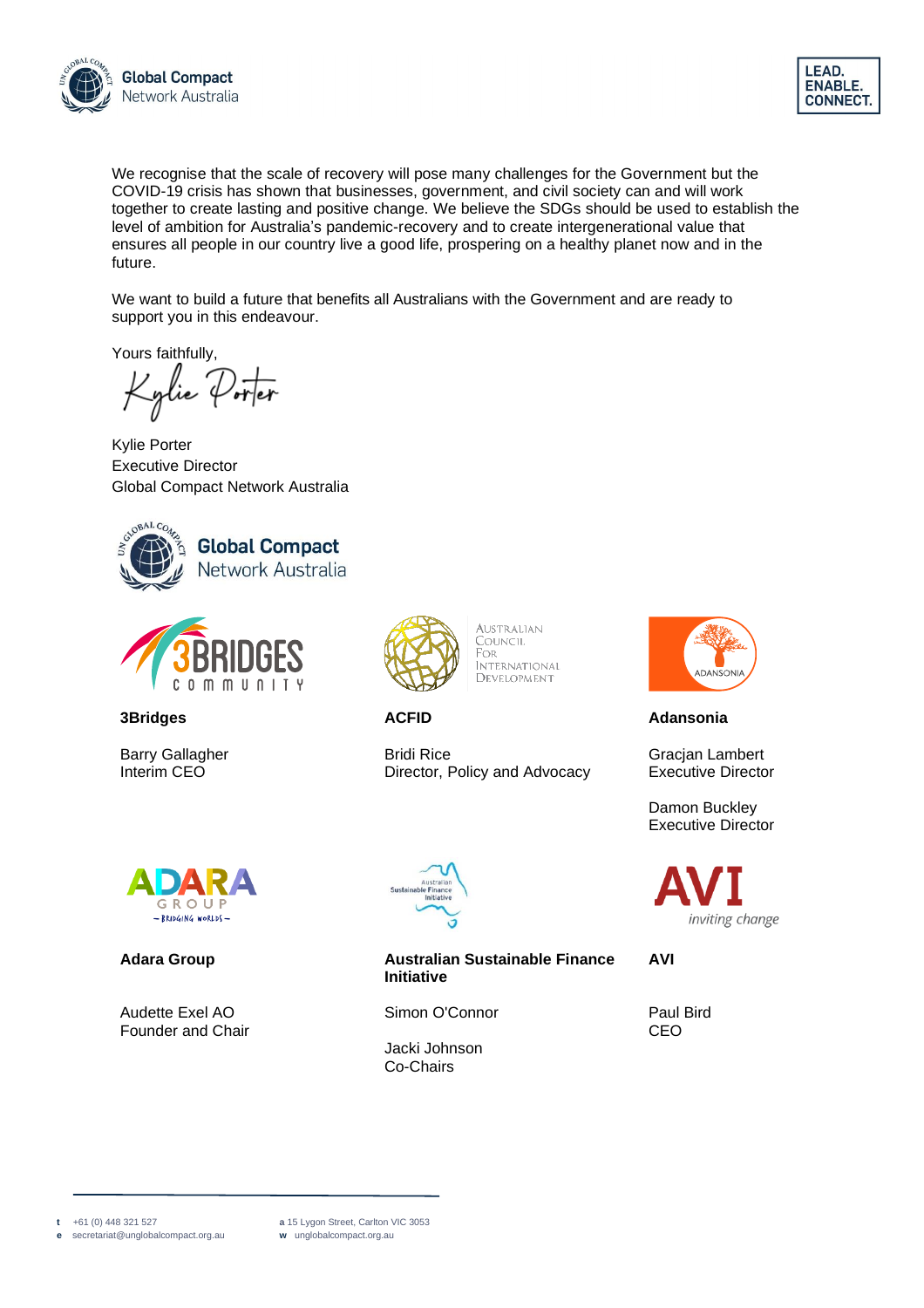





**BLab**

Andrew Davies CEO



#### **Chartered Accountants ANZ**

Ainslie van Onselen CEO

#### **FFORD** - L

#### C E H A N

#### **Clifford Chance**

Richard Gordon Managing Partner, Australia

COUNTRY ROAD GROUP

COUNTRYROAD MIMCO POLITIX TRENERY WITCHERY



#### **Colorspan Industries**

Vince Zafferano CEO



### **CourtHealth Consulting**

Pauline Bernard Managing Director



F U T U R E Y E

#### **Futureye**

Katherine Teh Founder



#### **Global Impact Initiative**

Giles Gunesekera CEO



#### **Compass Housing**

Greg Budworth Group Managing Director



Andrew Hunter CEO



**GECA**

Michelle Thomas Acting CEO



**The Governance Institute of Australia**

Megan Motto **CEO** 

## **Country Road Group**

Scott Fyfe CEO



#### **Fairtrade Australia and New Zealand**

Molly Harriss Olson CEO



**Gilimbaa**

Amanda Lear Managing Director



#### **IKEA Australia**

Melissa Miller Country Sustainability Manager



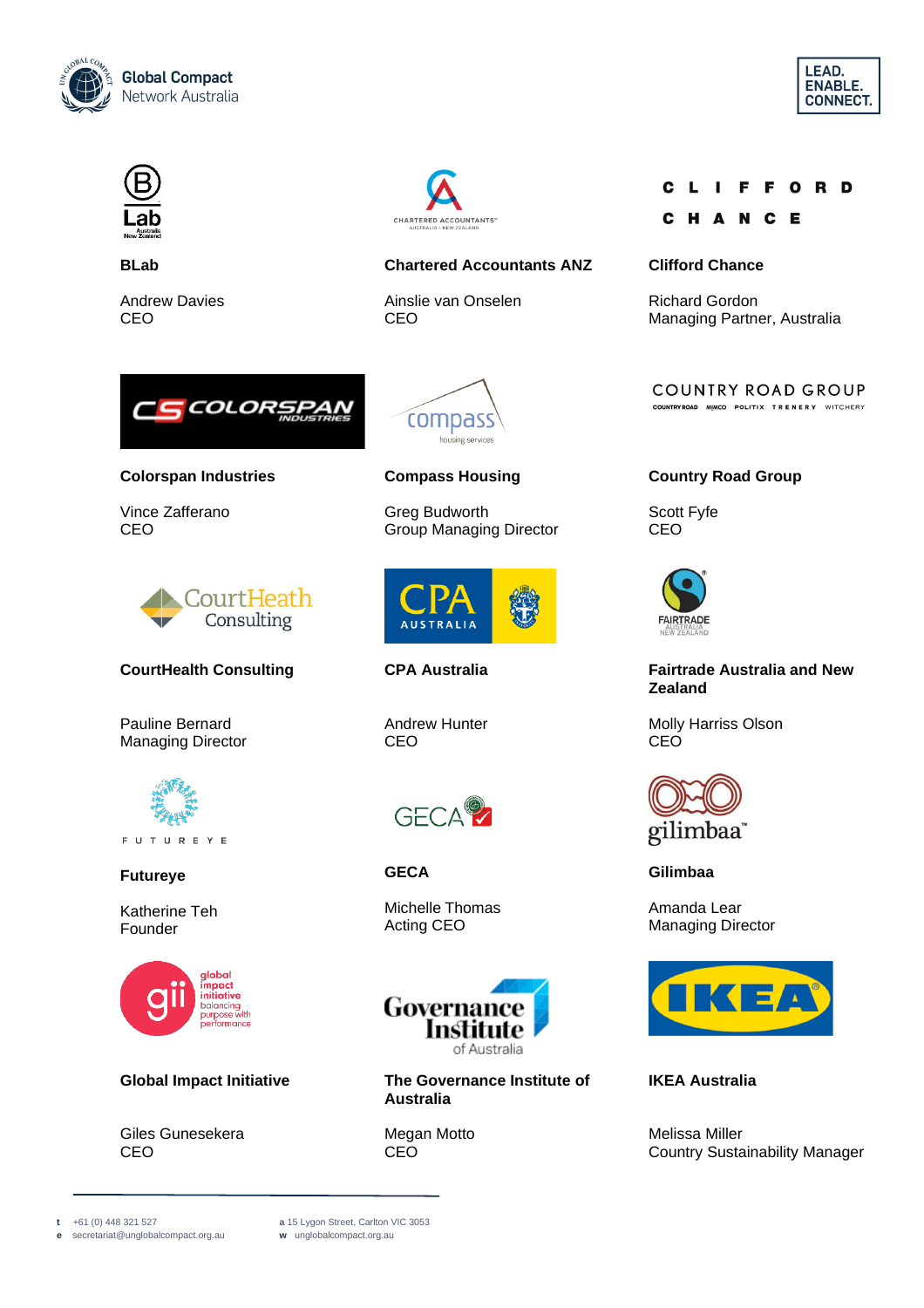





**Infrastructure Sustainability Council of Australia**

Ainsley Simpson CEO



## **Konica Minolta Australia**

David Cooke Managing Director



#### **OceanaGOLD**

Sharon Flynn Executive Vice President



#### **Pacific Hydro**

Rachel Watson CEO



**Responsible Investment Association Australasia**

Simon O'Connor CEO



**International SOS**

Arnaud Vaissie CEO & Founder



**Koskela**

Sasha Tichkosky CEO

# OPTUS

#### **Optus**

Kelly Bayer Rosmarin CEO, Optus



**Pillar Two**

Vanessa Zimmerman CEO



**Sorbent**

Paul Tonkin CEO



**Intrepid Travel**

James Thornton CEO



**Nestle Australia**

Sandra Martinez CEO, Oceania

## **OUTLAND** DENIM

#### **Outland Denim**

James Bartle CEO



#### **Republic of Everyone**

Ben Peacock Founder



**Sprout Coffee**

Steve Joy **Director** 

**e** [secretariat@unglobalcompact.org.au](mailto:secretariat@unglobalcompact.org.au)